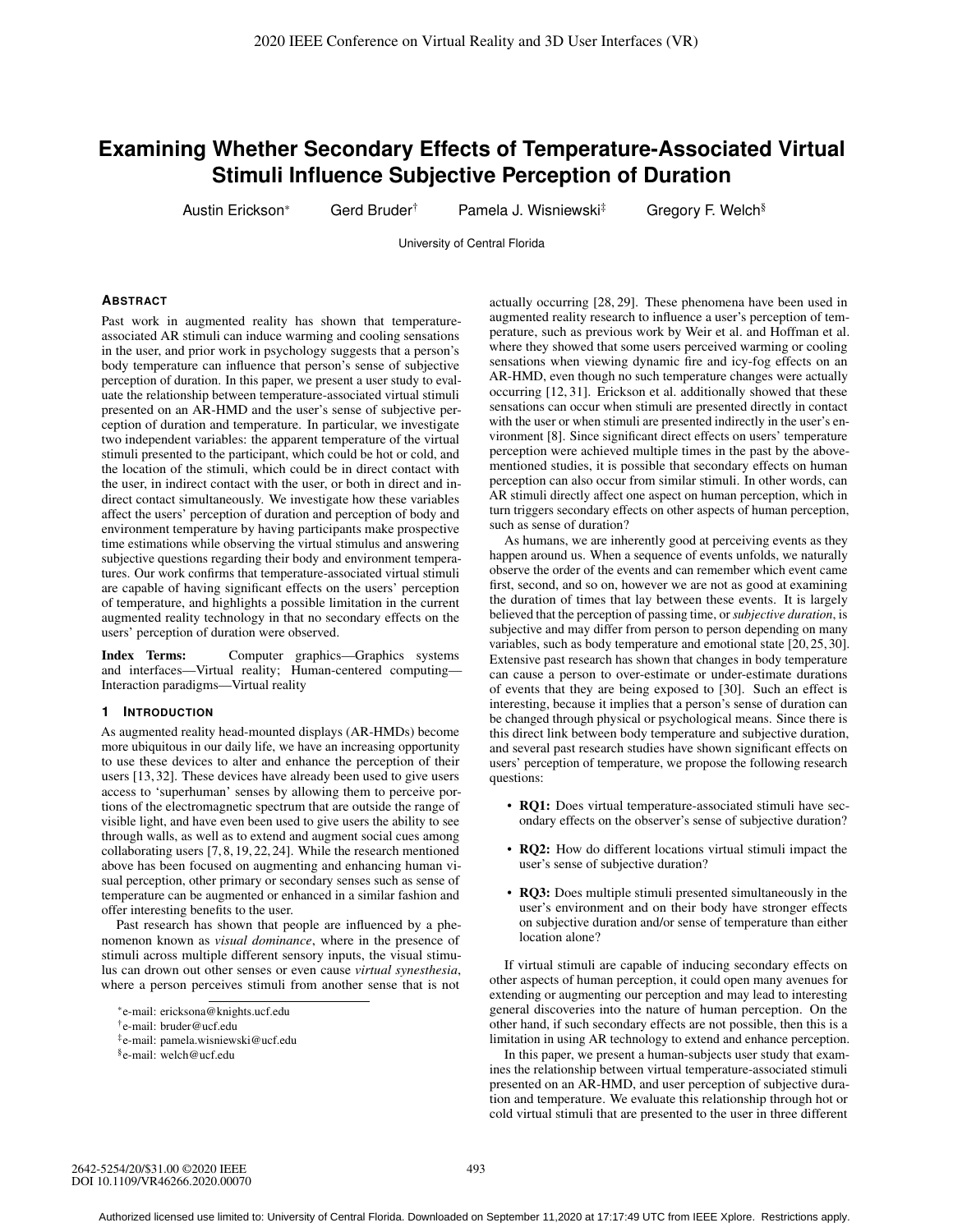manners: in direct contact with the user's hand, indirectly placed in the environment around the user, and both direct and indirect conditions simultaneously. It was our hypothesis that, similar to past work in psychology that physically changed participants' body temperatures, virtual temperature-associated effects will have secondary impacts on the participants' perception of subjective duration, where hot stimuli such as flames will cause the user to under-estimate time durations and cold stimuli such as snow and fog will cause the user to over-estimate time durations [30]. Our results confirm that temperature-associated virtual stimuli have significant direct effects on users' perception of temperature, however they go against our hypothesis in that there does not seem to be a secondary effect on participants' perception of duration. These findings possibly indicate limitations to using AR technology to enhance and extend human perception.

The remainder of this paper is structured as follows: Section 2 examines prior work in subjective perception of time, extended and enhanced perception, and subjective duration in combination with augmented or virtual reality. Section 3 proposes a human-subjects user study and the methodology behind it. Section 4 explains the results of the user study. Section 5 discusses the results and how they fit within the context of other work in the field. Section 6 concludes the paper.

#### **2 RELATED WORK**

In this section, we present an overview of prior work related to human perception and AR-HMDs. Specifically, we examine works that involve subjective perception of time, extended and enhanced perception, and subjective duration in combination with augmented/virtual reality.

#### **2.1 Subjective Perception of Time**

Past work in the field of psychology has suggested that perception of time is subjective, and can be different from person to person depending on factors related to the person's physical state, emotional state, or the state of their environment [1, 3, 20, 30]. One such factor is the body temperature of the person making the observation, where past work has shown that increasing the body temperature of a person tends to make them experience a dilated perception of time and perceive durations as occurring for longer than they actually did, which leads them to make under-estimates of time durations [30]. Other studies have also indicated that decreasing body temperature has the opposite effect, causing participants to experience a condensed perception of time which leads them to make over-estimate of time durations [30]. Such works often refer to a chemical or biological 'internal clock' that is affected by these temperature changes and yields inaccurate duration measurements when compared with mechanical or digital clocks [5, 11, 18]. While the mechanism behind the effect is still not entirely understood, the literature review by Wearden and Penton-Voak shows that this effect consistently appears across many different research studies where the body temperature of the subject was physically changed for the experiment [30].

Whereas the work gathered and presented in the literature review by Wearden and Penton-Voak involved making physical changes to the subjects body temperature, past work in AR and VR suggests that warming and cooling sensations can be induced in the user through observation of hot or cold associated stimulus. Our work presented in section 3 is designed to induce warming and cooling sensations that imply to the user that their body temperature is changing and in turn induce secondary effects on the users' perception of duration in a similar manner.

#### **2.2 Extended and Enhanced Perception**

As mentioned in the introduction, several recent publications have examined how a user's visual perception can be directly extended or enhanced through the use of augmented reality devices. Integrating additional sensors onto AR-HMDs which translate inaccessible sensory information into sensory cues for the user are a common way of providing this extended and enhanced visual perception. For example, in work by Orlosky et al. a prototype video see-through AR system was developed that allowed a user to view stereoscopic thermal infrared information that was registered one to one with the user's environment [22]. There are many applications where having access to an extended range of visual perception may be very useful. For example, several works have shown that infrared sensors can be integrated into the helmets of firefighters to give them better ability to navigate smoke filled environments [2, 27]. Other applications include building inspection, where having access to thermal infrared information can allow the user to identify flaws in the structure or efficiency of buildings [16]. The US military is also interested in this technology, and has invested heavily in purchasing Integrated Visual Augmentation System (IVAS) AR-HMDs for the US Army that include integrated infrared cameras that can highlight hidden people in the view of the device based on their body temperature [9].

While the above examples have involved directly extending and enhancing visual perception, additional research has involved other senses such as the sense of pain, or sense of temperature. Studies using these sensory channels typically involve visual dominance, or the Colovita effect, where visual stimuli dominates and sometimes drowns out other sensory signals [6]. This effect is has been shown to be useful for medical scenarios, where Hoffman et al. showed that visual dominance can have the effect of reducing the amount of pain that is being experienced by patients such as burn victims when patients are put into an immersive virtual environment [12].

Weir et al. noticed a similar effect in their work BurnAR, when a subset of the participants of their demo, which involved displaying dynamic flames over the user's outstretched hand, noticed that they felt as though their hand was warming in responses to the virtual fire [31]. As the visual stimulus of the flame appeared over their hands, it seemed as though visual dominance led a portion of the participants to experience what is known as virtual synesthesia, where sensory stimulation across one pathway causes an involuntary reaction along a different pathway, in this case visual stimulus affecting perception of temperature. Ho et al. showed similar results, in that the color of a physical stimulus and light projections that change the appearance of users' hand can have significant effects on perception of temperature [10]. Rosa et al. later showed that visual cues in VR can have impacts on how participants interpret other physical sensations such as haptic vibrations, and can affect user perception of what they are interacting with [23]. Other works examining virtual synesthesia in AR have shown that virtual stimuli are capable of inducing both warming and cooling sensations, and that the effect can be achieved either by displaying the stimuli in direct contact with the user (such as displaying fire on a user's hand) or through indirect contact with the user (such as the user being in the same environment, but not touching, as a virtual flame) [8].

Since prior work in augmented reality and virtual reality has successfully used visual dominance and virtual synesthesia to induce perceptual responses from the user on other sensory channels such as sense of temperature, our work investigates if these effects can be chained to induce secondary effects on the users' perception of duration.

# **2.3 Subjective Perception of Duration and Augmented/Virtual Reality**

Several research publications have been in the intersection of virtual or augmented reality and subjective perception of duration. For example, Schneider et al. evaluated the effects of virtual reality immersion on patients perception of time and found that it had the effect of compressing time for the patients and allowed them to more comfortably sit through chemotherapy treatments [26]. Other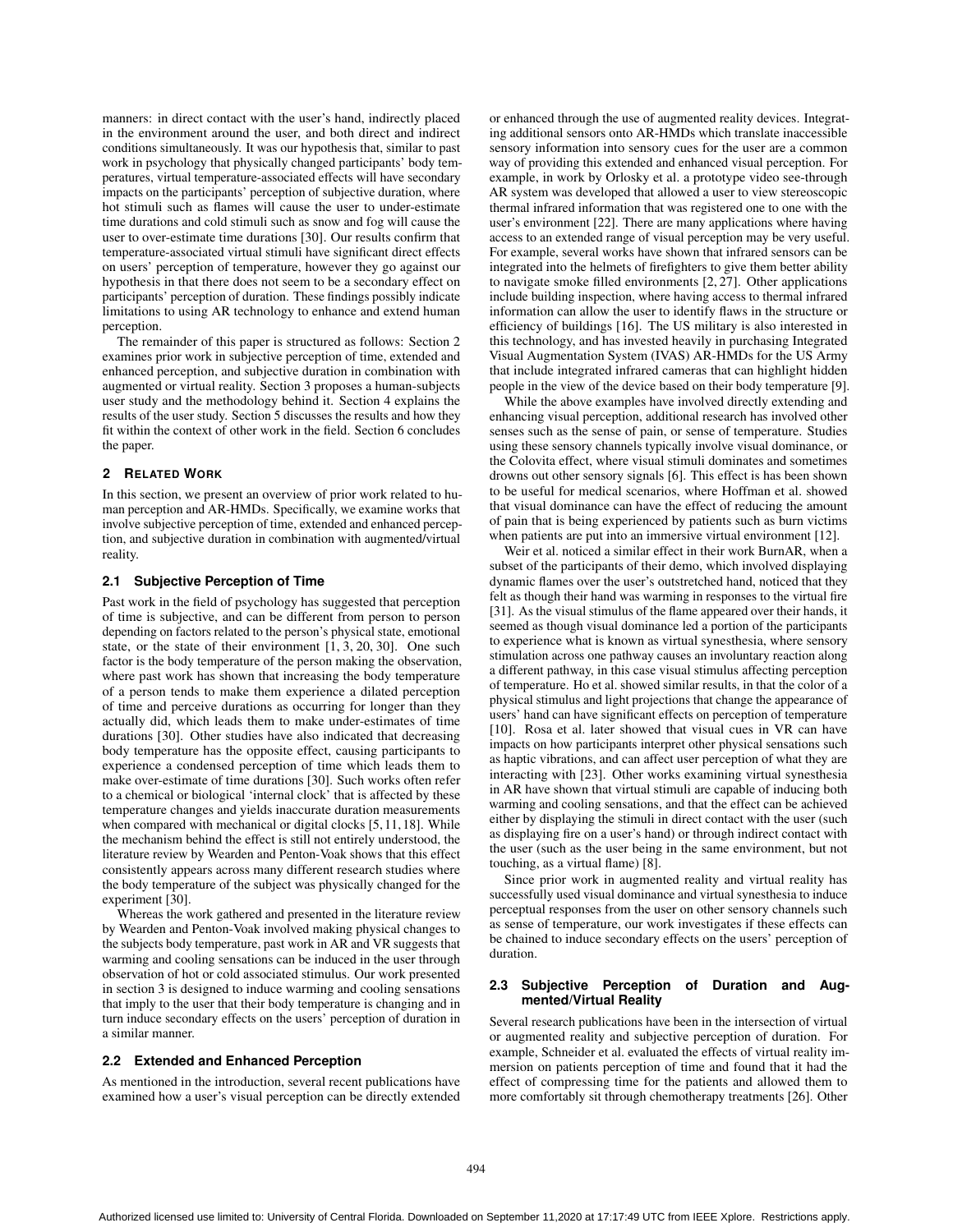



Figure 2: The testing environment for the study. This figure shows a participant observing stimuli in direct contact with her hand.

Figure 1: Screenshots of the four visual stimuli used in the study. *Top-Left:* direct contact cold condition. A user holds icy fog. *Top-Right:* direct contact hot condition. A user holds hot flames. *Middle-Left and Bottom-Left:* indirect contact cold condition. The floor of the isolation booth is covered in snow and icy fog, and snow falls from a cloud above the user's head. *Middle-Right and Bottom-Right:* indirect contact hot condition. The floor of the isolation booth is covered in lava and flames, and fire spreads along the walls of the isolation booth.

effects on time perception have been noted in work by Bruder and Steinicke, where participants wearing a virtual reality HMD generally over-estimated the amount of time spent moving through an immersive virtual environment [4]. This is interesting, as the results of Schneider et al.'s study suggest immersion in a VR environment can have the effect of making the user feel as though time has passed by more quickly than usual, whereas the results from Bruder and Steinicke suggest that the user felt as though time had passed by slightly slower than usual. This discrepancy may have come from the difference in the demographics of the participants in the two studies, where in former they were patients undergoing uncomfortable medical treatment and in the latter they were otherwise healthy. It may have also come from the difference in task between each of the studies, where Bruder and Steinicke incorporated a locomotion task where participants actually moved in their physical environment, Schneider et al.'s participants remained physically stationary while being able to traverse the virtual environment using input devices.

While the above studies involved participants viewing fixed virtual stimuli for the duration of the study conditions, we investigated how different types of virtual stimuli affected the participants' sense of temperature and duration.

# **3 EXPERIMENT**

In this section, we present a  $2 \times 3$  factorial within subjects user study that evaluated the relationship between temperature-associated visual stimuli and participants' perception of temperature and duration.

#### **3.1 Participants**

We recruited 18 participants (7 female, 11 male, age 18−31, average 23.78, standard deviation 3.64) from the graduate and undergraduate population of our university. The protocol for our experiment was reviewed and approved by the institutional review board (IRB) of our university. All participants indicated normal hearing and normal/corrected vision, and exclusion criteria included pregnancy, history of seizures or epilepsy, and neurological or motor impairments. Before the experiment, we asked our participants to use a 5-point Likert scale  $(1 = \text{novice/unfamiliar}, 5 = \text{expert/familiar})$  to rate their familiarity with AR and found that they had an average familiarity of 3.17.

## **3.2 Material**

We used the Microsoft HoloLens AR-HMD to display all visual and auditory stimuli to the participant. The HoloLens provided a convenient way of presenting visual and auditory cues to the user in a controlled manner. The nature of the optical see-through HMD allowed us to present 3D fire and icy fog effects over the participant's outstretched hand so we could augment the user's view of the real world with virtual effects without immersing them in a virtual environment, as they would be if a video see-through or virtual reality HMD was used. This allowed us to display virtual effects that appear to come in direct contact with the body of the user.

The fire and icy-fog effects were implemented and streamed to the HoloLens using the built-in particle effects of the Unity engine in Holographic Remoting mode. The Holographic Remoting mode of the Unity engine allowed for the study moderator to control the sequencing of the appearance of the 3D effects via the keyboard and mouse, and has the added benefit of not requiring a separate client-server networked implementation to control what the user sees on the HoloLens.

# **3.3 Methods**

The study consisted of a  $2 \times 3$  factorial design with the following two independent variables: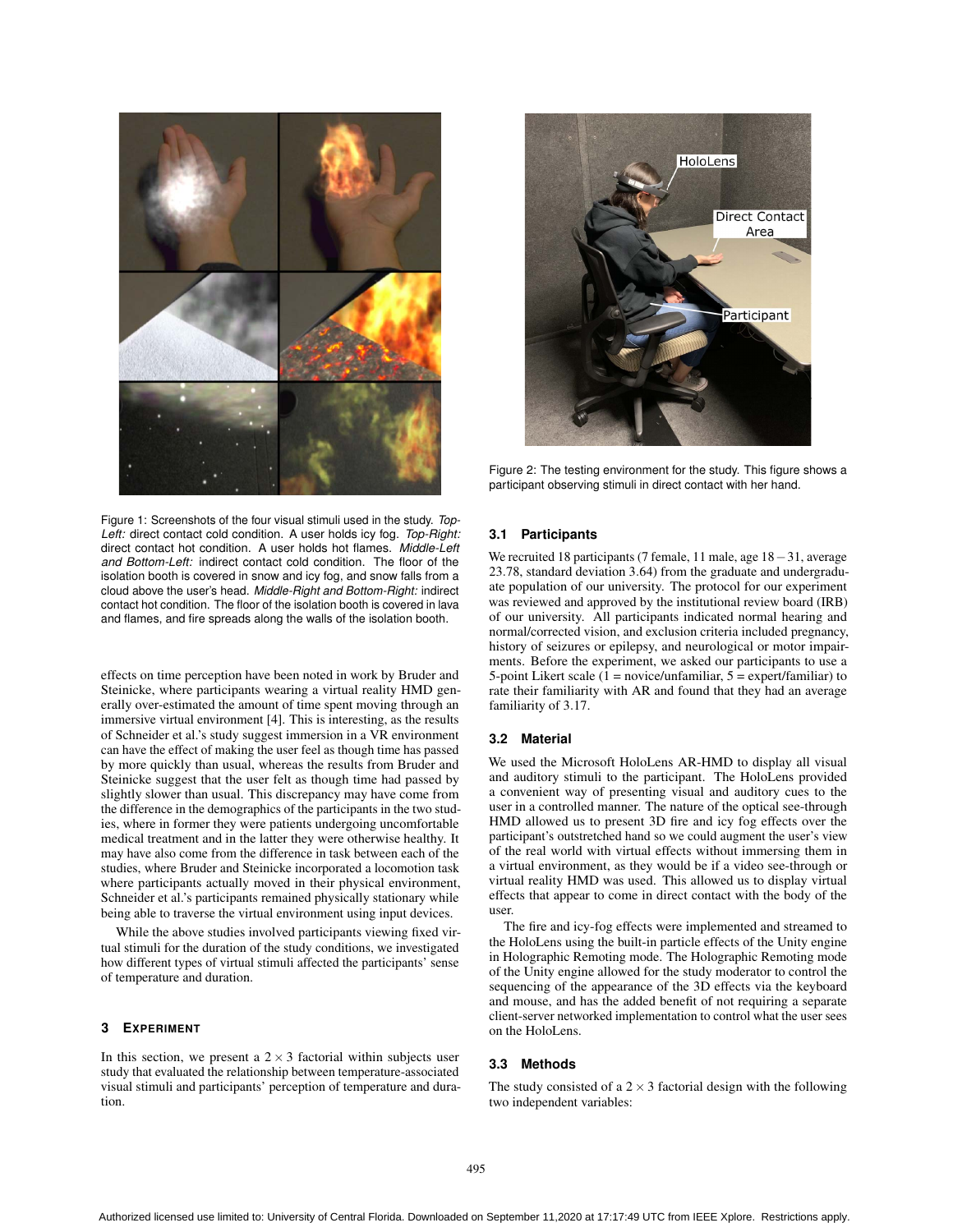- Simulated Temperature: *(cold or hot)* The dynamic 3D stimulus that will be displayed to the user on the HoloLens. This stimulus took the form of fire or a ball of icy fog for direct contact stimulus, a room full of fire and smoke for the indirect hot stimulus, and a room full of icy fog and snow for the indirect cold stimulus (see figure 1).
- Location of Effect: *(direct contact, indirect contact, or both)* - The location of effect will determine whether the virtual stimulus is presented in direct contact with the user's hand, in indirect contact by placement in the environment near the user, or both in direct contact and indirect contact simultaneously.

These variables made for a total of six conditions of stimuli that were presented to the participants in a counterbalanced order through the use of a Latin Square.

# **3.4 Measures**

This section presents the objective and subjective measures that were gathered from the participants during the course of the study.

# 3.4.1 Time Estimate

Time estimates were gathered from the participants using prospective estimations, where participants were aware ahead of time that they were going to be making estimates of time intervals. During each condition, participants observed a start signal, then verbally announced when they believed a duration of 30 seconds had passed since the start signal was given. On their response, the study moderator stopped a timer, which was started at the display of the start signal, and the actual amount of time that had elapsed was recorded. The discrepancy between the estimated duration (30 seconds) and the actual duration was examined to determine if the participant's perception of time was affected by exposure to the condition. In this manner, a result that was over-estimated appeared as a time of greater than 30 seconds on the moderator-controlled timer, and a result that was under-estimated appeared as a time of less than 30 seconds on the moderator-controlled timer. The participants were free to use any strategy they desired for keeping time, but were prevented from using timers, watches, or clocks during the study. These time estimates were repeated three times per condition.

## 3.4.2 Temperature Estimates

After each condition of the study, participants were asked to respond to the following statements:

- Please rate how you perceived the temperature of your body during the last condition.
- Please rate how you perceived the temperature of your environment during the last condition.

These responses were reported using the 7-point ASHRAE-55 standard scale with the following levels: 1 - Cold, 2 - Cool, 3 - Slightly Cool, 4 - Neutral, 5 - Slightly Warm, 6 - Warm, 7 - Hot [21]. Note that the environment temperature was kept consistent at 22.2 degrees Celsius throughout the course of the study.

## 3.4.3 Subjective Descriptions and Survey

Participants filled out a post-questionnaire after experiencing all study conditions that gathered their descriptions of any sensations noticed during the course of the experiment as well as presented several multiple choice questions. These questions asked about whether the participants had experienced any warming/cooling sensations, asked about which conditions they experienced sensations in, gathered demographics data, and allowed participants to note any additional feedback and comments.

# **3.5 Procedure**

Participants were asked to give their informed consent to participate in the study after given time to read through the consent form. The study moderator then explained the study procedure in detail and answered any questions that the participant had. Following this, the participant was instructed on how to adjust the HoloLens to fit comfortably for the duration of the experiment, as well as how to safely put on and take off the HMD.

Once the participant was comfortable, he or she put on the HoloLens and verified that they were able to see a virtual object placed on the desk near them, as well as hear a repeated tone that is playing through the device speakers. Once this was confirmed, the visual stimulus disappeared and the auditory stimulus stopped. The participant was then asked to place their right arm palm-up onto a fixed position on the desk in front of them. The participant then made three sequential time estimates in a manner as described in section 3.4.1, and then responded to the two temperature statements described in section 3.4.2. These measures were referred to as the training phase and were recorded as a baseline for comparison with their responses that were gathered later in the study.

After the training phase measurements were gathered, the visual stimuli associated with the first condition were presented to the participant. This stimuli were displayed over their outstretched palm and/or in the room around them for a duration of 15 seconds, after which the participant made three sequential time estimates (as described in section 3.4.1) with five second gaps in between estimations. After this, the participant responded to the two temperature statements (as described in section 3.4.2). This timing task was repeated two additional times, so that the participant made three time estimates per condition, and following this the participant answered the same two statements about the temperature of their body and environment as described above. This process was repeated for each of the six total conditions.

Once all conditions were completed, the participant removed the HMD and completed a survey that gathered subjective descriptions of any temperature changes they experienced as well as demographic information. Participants were then compensated for their time.

# **3.6 Hypothesis**

After reviewing the background literature in computer science and psychology, we had the following hypothesis:

- H1 Participants will report warmer perceptions of their *body* temperature when experiencing hot virtual stimuli, and colder perceptions of their *body* temperature when experiencing cold virtual stimuli.
- H2 Participants will report warmer perceptions of their *environment* temperature when experiencing hot virtual stimuli, and colder perceptions of their *environment* temperature when experiencing cold virtual stimuli.
- H3 Participants will over-estimate durations in which they are presented with cold virtual stimuli and under-estimate durations in which they are presented with hot virtual stimuli.
- H4 The effects of H1-H3 will be stronger when participants experience direct contact and indirect contact stimuli simultaneously, than they will be when experiencing direct contact or indirect contact stimuli individually.

# **4 RESULTS**

In this section we present the analysis and results of our user study, which are broken down in to sections based on the different measures described in section 3. In general, we used parametric statistical tests in order to analyze the results following the ongoing discussion in the field, which indicates that parametric statistics can be a valid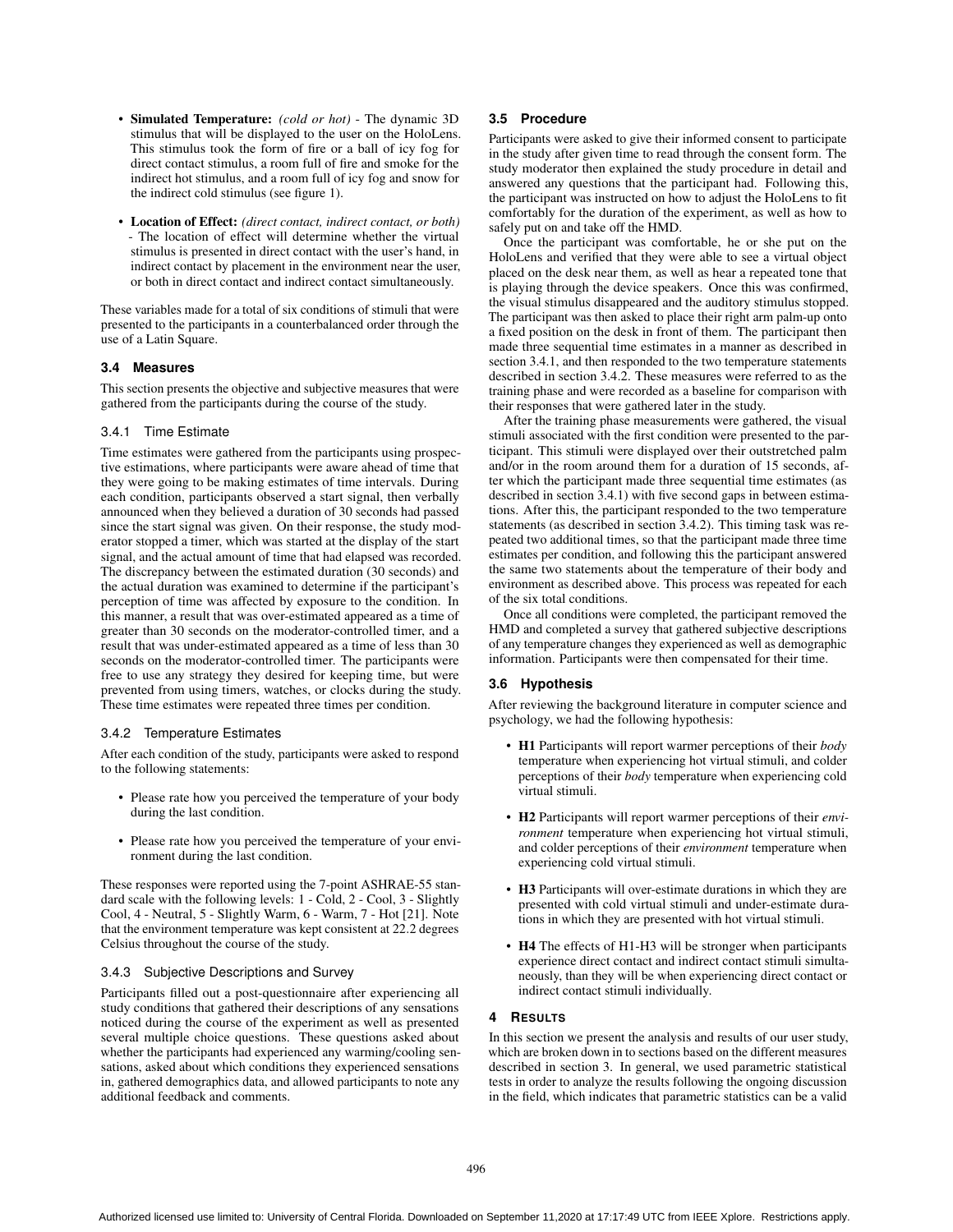and informative method for analysis of combined experimental questionnaire scales with individual ordinal data points measured either through questionnaires or coded behaviors [14, 15]. We analyzed the data with repeated-measures ANOVAs and Tukey multiple comparisons with Bonferroni correction at the 5% significance level. We confirmed the normality with Shapiro-Wilk tests at the 5% level and QQ plots. Degrees of freedom were corrected using Greenhouse-Geisser estimates of sphericity when Mauchly's test indicated that the assumption of sphericity had been violated.

## **4.1 Time Estimates**

We analyzed the time estimate data by averaging the three time estimates that were gathered per condition and performing a repeated measures ANOVA on the averaged data. We did not find statistically significant results for either the location of the stimuli on the time estimates, nor the simulated temperature on the time estimates.

Time estimates in general were consistently over-estimated, as shown in figure 3 and table 1. The average time estimate for all participants gathered during the training phase of the experiment, in which no stimulus was presented to the participants, came out to be 33.809 seconds, and the average time estimates during the study conditions were between 35.183 seconds and 37.539 seconds. This indicated over-estimates with a range between 4.06% and 11.03% when comparing the time estimates of the conditions to the estimates from the training phase.

| Temp.    | Loc.          | Mean<br>Time<br>Est. | Std.<br>Dev. | $%$ Dif. |
|----------|---------------|----------------------|--------------|----------|
| Training |               | 33.809               | 7.815        |          |
| Cold     | Direct        | 35.282               | 9.493        | 4.36%    |
| Hot      | <b>Direct</b> | 35.577               | 10.030       | 5.23%    |
| Cold     | Indirect      | 37.539               | 11.401       | 11.03%   |
| Hot      | Indirect      | 36.284               | 11.219       | 7.32%    |
| Cold     | <b>Both</b>   | 35.183               | 9.880        | 4.06%    |
| Hot      | <b>Both</b>   | 37.158               | 16.147       | 9.91%    |

Table 1: This table shows the mean time estimates, standard deviations, and percent change from the training phase for all study conditions.

#### **4.2 Temperature Estimates**

We found a significant main effect of simulated temperature on the users' body temperature estimates,  $F(1,17) = 33.936$ ,  $p < 0.001$ ,  $\eta^2$  = 0.666, indicating higher temperature estimates with hot stimuli and lower temperature estimates with cold stimuli.

We found a significant main effect of simulated temperature on the users' environment temperature estimates,  $F(1,17) = 16.991$ ,  $p =$ **0.001**,  $\eta^2 = 0.499$ , indicating higher temperature estimates with hot stimuli and lower temperature estimates with cold stimuli.

We additionally found an interaction effect between the location of stimulus and simulated temperature on the users' environment temperature estimates,  $F(2,34) = 3.730$ ,  $p = 0.034$ ,  $\eta^2 = 0.180$ .

#### **4.3 Subjective Responses**

Participants filled out a post-questionnaire with various questions regarding their experience during the study. We analyzed the yes or no responses of participants in the survey with a two-tailed binomial test with a test value of 0.5 and 95% confidence intervals, and found the following. 72.2% of participants reported feeling a warming sensation during at least one of the conditions of the study ( $p = 0.096$ ), indicating a strong trend. 88.9% of participants reported feeling a cooling sensation during at least one of the conditions of the study  $(p = 0.001)$ , indicating a significant result. 44.4% of participants



Figure 3: This figure shows the mean duration of users' 30 second time estimates.



Figure 4: This figure shows the mean of users' body temperature estimates.



Figure 5: This figure shows the mean of users' environment temperature estimates.

reported that they felt as though the temperature in the testing environment was being manipulated between conditions during the course of the study ( $p = 0.815$ ), indicating a non-significant result.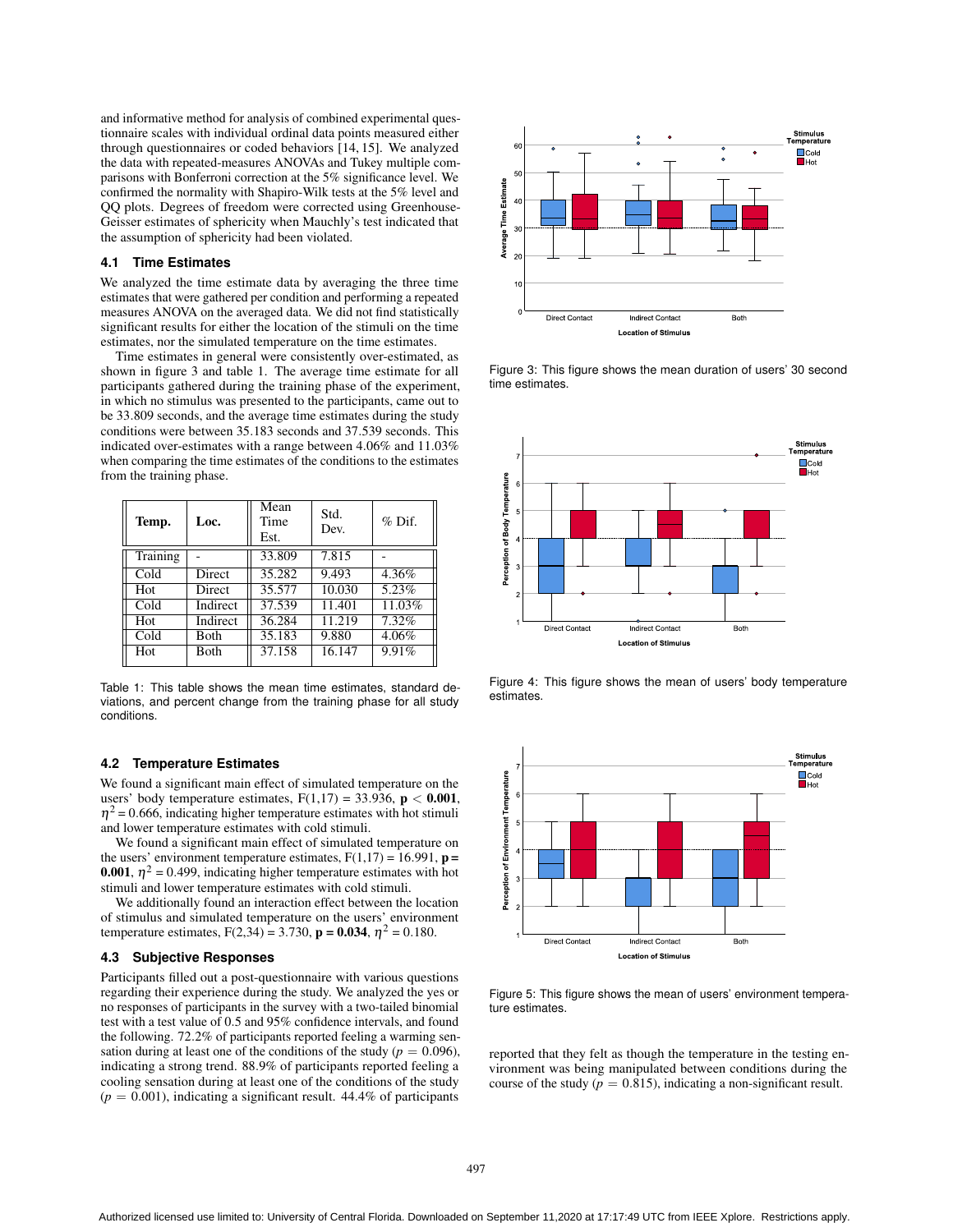# **5 DISCUSSION**

In this section, we discuss the results shown in section 4 and their implications.

## **5.1 AR Stimuli Do Not Have Significant Effect on Perception of Time**

As shown in figure 3, time estimates gathered from participants were fairly consistent on average between data gathered during the study conditions and the training phase data. While there were slight deviations of the results between conditions, the most noticeable effect in the data is that users on average overestimated their times for each of the conditions.

This general over-estimation across all training data and conditions could imply that users were in general feeling cold throughout the entire duration of the study. This is possible, as the testing environment was slightly below room temperature at 22.2 degrees Celsius. Another unlikely explanation for these over-estimates may be due to the emotional state of the users, which would imply that in general the users were in a decreased emotional state throughout their time in the study. While we did not gather any data on the participants' emotional states in the form of surveys, we can say that in general, participants seemed to be excited about getting to use the AR-HMD and participate in the study. It is also possible that the over-estimates come from the users being distracted by the AR stimuli while they are supposed to be keeping track of how much time has elapsed. For instance, if the user was counting seconds in their head and got distracted, this would lead to a slight pause between numbers, which would result in an over-estimate of the duration. In examining table 1, we see that the mean time estimates for indirect located stimuli and for simultaneously located stimuli have higher over-estimates than that of the direct located stimuli (except for the simultaneously located cold condition). These conditions are the ones that consisted of the highest amount of virtual effects being displayed in the environment around the user, which gives the user the most effects to be distracted by. While this is a possibility, these differences in times were not statistically significant, so it is unlikely that this is the sole reason for the general over-estimations. This leads us to believe that the temperature of the testing environment was at least partially responsible for these over-estimations.

Regardless of the general over-estimation, if the conditions were affecting the users' sense of duration as laid out in H3, then we should see smaller over-estimations on the hot conditions and larger over-estimations on the cold conditions, however this is not the case. In this study we knew that the stimuli could have a direct effect on the users' sense of temperature and we thought that, due to the link between body temperature and time perception, that this in turn would trigger a secondary effect on the users' perception of duration. It seems that even though the users experienced significant temperature perception effects and experienced hot and cold sensations during the study, these effects do not carry over to achieve the secondary effect on their perception of duration. While other avenues of inducing similar effects on perception of time should be investigated, these results seem to support the theory in psychology of an internal biochemical clock that can be affected by physical changes to the system [11, 18, 30].

This is an interesting finding which could indicate that secondary effects on perception of duration are difficult or not possible to induce through observation of virtual stimuli. Such a general conclusion would require investigation in future research. However, to support our results we performed an additional a priori power analysis on the time estimate ANOVA results, following guidelines by Lakens [17] (parameters  $\alpha = 0.05$ , power = 0.8). The effect size f values for the *location of effect* and *simulated temperature* were calculated using G\*Power using the  $\eta^2$  values from the ANOVA analysis discussed in section 4.1, which were found to be 0.037 (medium-small effect) and 0.005 (very small effect), respectively. The results of the power analysis suggested that a sample size of 29 participants would be sufficient to find a significant main effect of the location of effect on user perception of duration, and that a sample size of 214 participants would be required to achieve a significant effect of the simulated temperature of the stimulus on user perception of duration. These results support the above-mentioned theory that the amount of stimuli presented simultaneously to the user may have impacts on their perception of time, therefore this should be examined further in future work. The results also seem to support our conclusion that the apparent temperature of the stimuli has little to no effect on user perception of duration.

These findings could be indicative of a more general conclusion that secondary perceptual effects are not possible to induce through observation of virtual stimuli, although a significant amount of research into the combination of AR/VR technology and human perception would be necessary to support such a broad conclusion. Because of this, future work involving human perception and AR/VR should continue to investigate similar secondary effects on user perception to see if the work presented here is indicative of a more general limitation of the technology.

#### **5.2 AR Stimuli Affect Perception of Temperature**

As shown in figures 4 and 5, we found significant effects of the augmented reality stimuli on the participants' perceptions of their own body temperature and the temperature of their environment. These results are largely in line with prior work by Weir et al. Erickson et al. and Hoffman et al. where they showed that AR virtual stimuli can induce warming and cooling sensations in participants using stimuli placed in direct contact with the user or stimuli placed in the users' surroundings [8, 12, 31]. As expected, these results confirm hypotheses H1 and H2.

When examining figures 4 and 5 and comparing the results gathered at different locations of effect, we can see several interesting findings. For the body temperature estimates, it appears as though direct contact located conditions yielded the strongest temperature scores from the users. This makes sense, as the effect is displayed as being physically in contact with the hand of the user in this type of condition, which makes the user focus their attention on this singular point. Users know by association that they would feel hot when interacting with real fire and cold when interacting with fog or snow, so observing this type of visual stimulus seems to have the strongest effect on the participants' perception of their body temperature.

We had hypothesized in  $H4$  that the effects on perception of temperature would be the strongest when stimuli were displayed simultaneously in direct contact with the user and indirect contact with the user, however in the case of the body temperature data, this does not appear to be true. We believe that this may be in part due to the limited field of view of the HoloLens AR-HMD, because in the direct contact based conditions, the user is able to see the whole visual stimulus on the screen at once without having to move their head around to see everything, whereas in the case of the other two locations of effect the user must move their head in order to see the effects that are displayed around them. In the case of environment temperature, it does appear that the simultaneously located hot condition led to the strongest responses, which partially confirms H4. The reason for this is likely that the user is more aware of their environment than their body when observing conditions in which virtual effects are displayed in 360 degrees around the user. This shift in awareness from their own body to their environment would mean that the user is less likely to notice any subtle temperature sensations on their hand and body that happen to be occurring at that time.

#### **6 CONCLUSION**

In this paper, we have presented a human-subjects user study that investigated the effects of temperature-associated virtual stimuli on